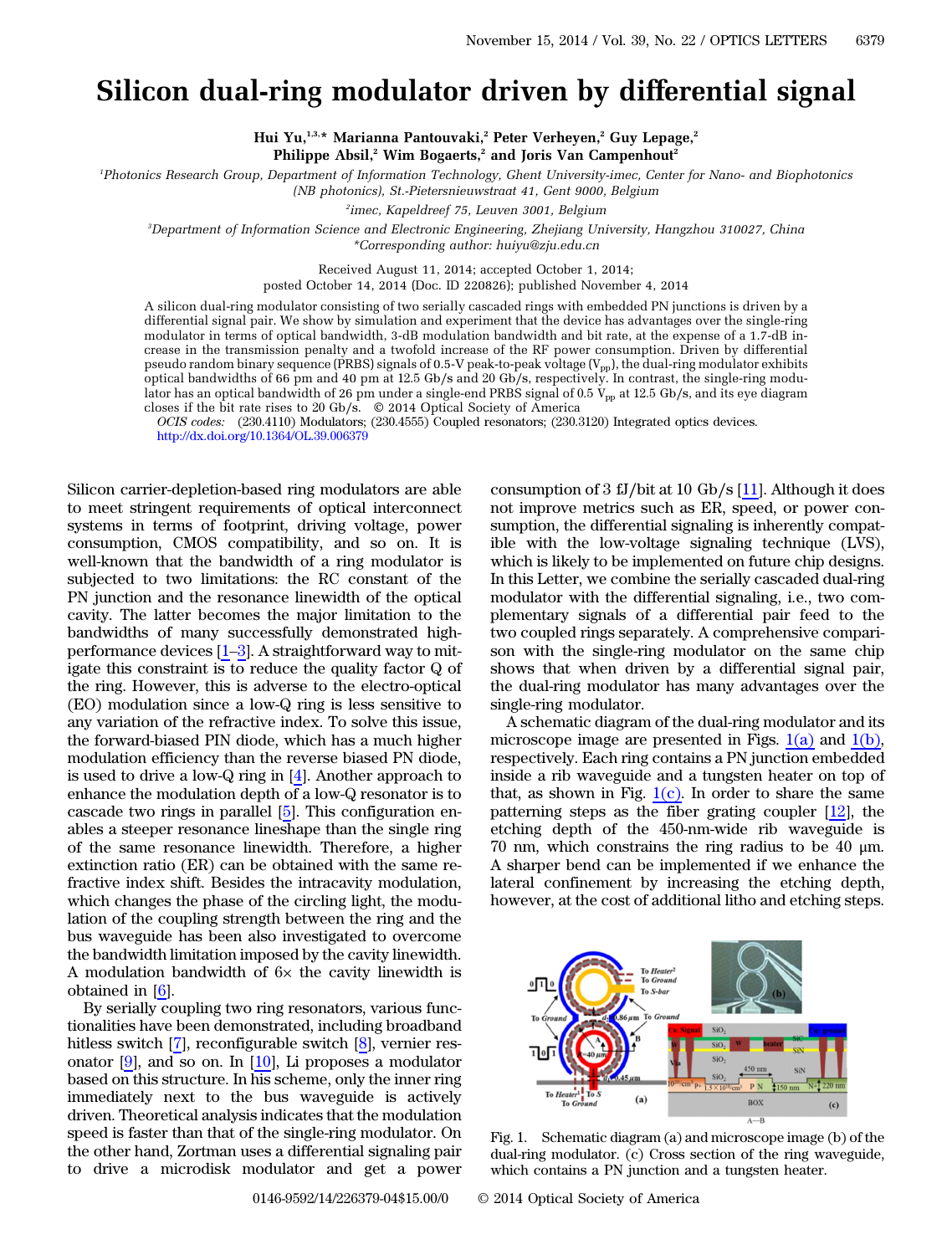The nominal doping concentration of the PN junctions is  $1.5 \times 10^{18}/\text{cm}^3$ . The ohmic contact regions besides the rib waveguide are heavily doped to  $1 \times 10^{20}$ /cm<sup>3</sup>. Two complementary driving signals, i.e., S and S-bar, are applied on the PN junctions of the bottom and the top rings, respectively. Two tungsten heaters based on standard CMOS back-end fabrication processing as introduced in [\[13](#page-3-11)] can tune the two rings independently. The gap between the bottom ring and the bus waveguide is 0.45 μm, while that between the two rings is 0.86 μm. A reference single-ring modulator is situated next to the dual-ring modulator. It has the same design parameters as the dual-ring modulator except that the gap between the ring and the bus waveguide is 0.5 μm for critical coupling. The performance of this reference device has been discussed in our previous work [[14\]](#page-3-12). However, some relevant data will be presented again so as to compare with the dualring modulator. Device fabrication is carried out by imec's silicon photonics platform (iSipp) based on its 200-mm CMOS pilot line. Detailed descriptions regarding the processing flow can be found in [\[13](#page-3-11),[15\]](#page-3-13).

Measured spectra at the through port of the single-ring modulator under different bias voltages are depicted as discrete points in Fig.  $2(a)$ . The resonance wavelength, the cross-coupling coefficient  $K$  between the ring and the bus waveguide, and the beam propagation loss in the ring can be extracted by curve fitting to these data. The fitted resonance curves are presented in Fig.  $2(a)$  as solid lines. The value of K is 0.303 for the 0.5- $\mu$ m-wide coupling gap. As shown in Fig.  $2(a)$ , the single-ring modulator is very close to critical coupling. Its quality factor is 12,900 at zero bias. With the bias varying from 0.5 V to

<span id="page-1-0"></span>

Fig. 2. (a) Measured transmission spectra of the single-ring modulator with different bias voltages. (b) Measured transmis-Fig. 2. (a) Measured transmission spectra of the single-ring modulator with different bias voltages. (b) Measured transmission spectra of the dual-ring modulator for  $S = -S$ -bar =  $\pm 0.5$  V and 6.75 mW heater power. Dashed lines depict the calculated spectra of the dual-ring modulator if the coupling coefficient  $K_2$  between its two rings is optimized. (c) ER of the single ring, the practical dual-ring, and the ideal dual-ring modulators versus the wavelength. Values in the legend indicate the wavelength spans of the left/right operation bands where  $ER > 5$  dB. (d) TP of the single ring, the practical dual-ring, and the ideal dual-ring modulators versus the wavelength. Values in the legend indicate the wavelength spans of the left/right operation bands where TP rises by 3 dB from the bottom.<br>In (c) and (d), both the single-end and the differential signals swing between −0.5 V and 0.5 V. operation bands where TP rises by 3 dB from the bottom. In (c) and (d), both the single-end and the differential signals

 $-0.5$  V, the resonance wavelength shifts by 22 pm, which is equal to a figure of merit of  $V_{\pi}L_{\pi} = 1.45 \text{ V} \cdot \text{cm}$ . Metrics to evaluate the performance of an intensity modulator to evaluate the performance of an intensity modulator<br>include ER, which refers to the ratio of the optical power<br>transmitted at "ON" state to that at "OFF" state (ER). Besides ER, another useful metric is the transmission performance of an intensity inoduation<br>include ER, which refers to the ratio of the optical power<br>transmitted at "ON" state to that at "OFF" state (ER).<br>Besides ER, another useful metric is the transmission<br>penalty (TP) [  $P_0$ /2/ $P_{\text{in}}$ , where  $P_1$ ,  $P_0$  and  $P_{\text{in}}$  denote the optical power transmitted at logical high, logical low, and the input power, respectively. TP denotes the relative optical modulation amplitude with respect to the input power.<br>ER and TP of the single-ring modulator for a voltage swing from  $-0.5$  V to 0.5 V are plotted in Figs.  $2(c)$ modulation amplitude with respect to the input power. ER and TP of the single-ring modulator for a voltage and  $2(d)$ , where  $\Delta \lambda$  is the wavelength offset from the point of zero modulation, i.e., the point where the specthe did 11 of the single-ring modulator for a volda<br>swing from −0.5 V to 0.5 V are plotted in Figs. 2(<br>and 2(d), where Δ $\lambda$  is the wavelength offset from t<br>point of zero modulation, i.e., the point where the spe<br>trum o

The operation principle of the dual-ring modulator is to mismatch the resonance wavelengths of the two rings, which are initially well aligned by the differential signal The operation principle of the dual-ring modulator is to mismatch the resonance wavelengths of the two rings, which are initially well aligned by the differential signal pair. When both S and S-bar swing between  $-0.5$  V pair. when both 5 and 5-bar swing between −0.5 v and<br>0.5 V, at least one heater is adjusted so that the two rings<br>have the same resonance wavelength at either state "0" pair. When both *S* and *S*-bar swing between  $-0.5$  V and 0.5 V, at least one heater is adjusted so that the two rings have the same resonance wavelength at either state "0" or state "1." Here, states "0" and "1" refer t  $-0.5$  V and  $S = -S$ -bar  $= 0.5$  V, respectively. As the differential signal switches to the other state, the two rings experience a refractive index difference, which is two times as high as that induced by a voltage swing of 1 V.

The transmission spectra of the dual-ring modulator under states "0" and "1" are depicted in Fig.  $2(b)$  as disunder states  $\theta$  and  $\theta$  are depicted in Fig. 2(b) as discrete points. To balance the opposite biases on the two<br>rings and align their resonance wavelengths at state "0," a voltage of 1.73 V is applied on the heater of the top ring [\[8](#page-3-6)]. The resulting current through the heater is 3.9 mA,  $[8]$ . The resulting current through the heater is 3.9 mA, which corresponds to a heater power of 6.75 mW. The symmetrical spectrum at state "0" implies that the two rings induce the same round-trip phase change to the light propagating inside [[17\]](#page-3-15). We extract the crosscoupling coefficients  $K_1$  between the ring and the bus waveguide, and  $K_2$  between the two rings from the spectra in Fig.  $2(b)$  by curve fitting. Their values are  $K_1 =$ 0.4579 and  $\overline{K_2}$  = 0.0905. During the curving fitting, the modulation efficiency of the single ring is used, since the dual- and the single-ring modulators have the same PN junction design. However, the beam propagation loss in the dual-ring modulator needs to be 1.5 times as high as that in the single ring to get a good fitting. This is due to two factors: the dual-ring structure has two coupling sections, and its coupling gap between the bottom ring and the bus waveguide is narrower than that of the single-ring modulator. Both factors increase the coupling loss and the resultant round trip loss. The fitted curves are shown as solid lines in Fig.  $2(b)$ , and they have very good overlap with the measurement. We note that the spectrum at state "0" splits into two notches at its bottom. This is because the coupling strength between the two rings is larger than the designed value  $[18]$  $[18]$ . Dashed lines in Fig.  $2(b)$  depict the spectra of the ideal dual-ring modulator at the two states if the value of  $K_2$  falls from 0.0905 to 0.0663.

In Figs.  $2(c)$  and  $2(d)$ , ER and TP of the ideal dual-ring modulator are plotted for a differential signal pair of 1 V. It is shown that the ideal dual-ring modulator has a larger optical bandwidth than the single-ring modulator. Since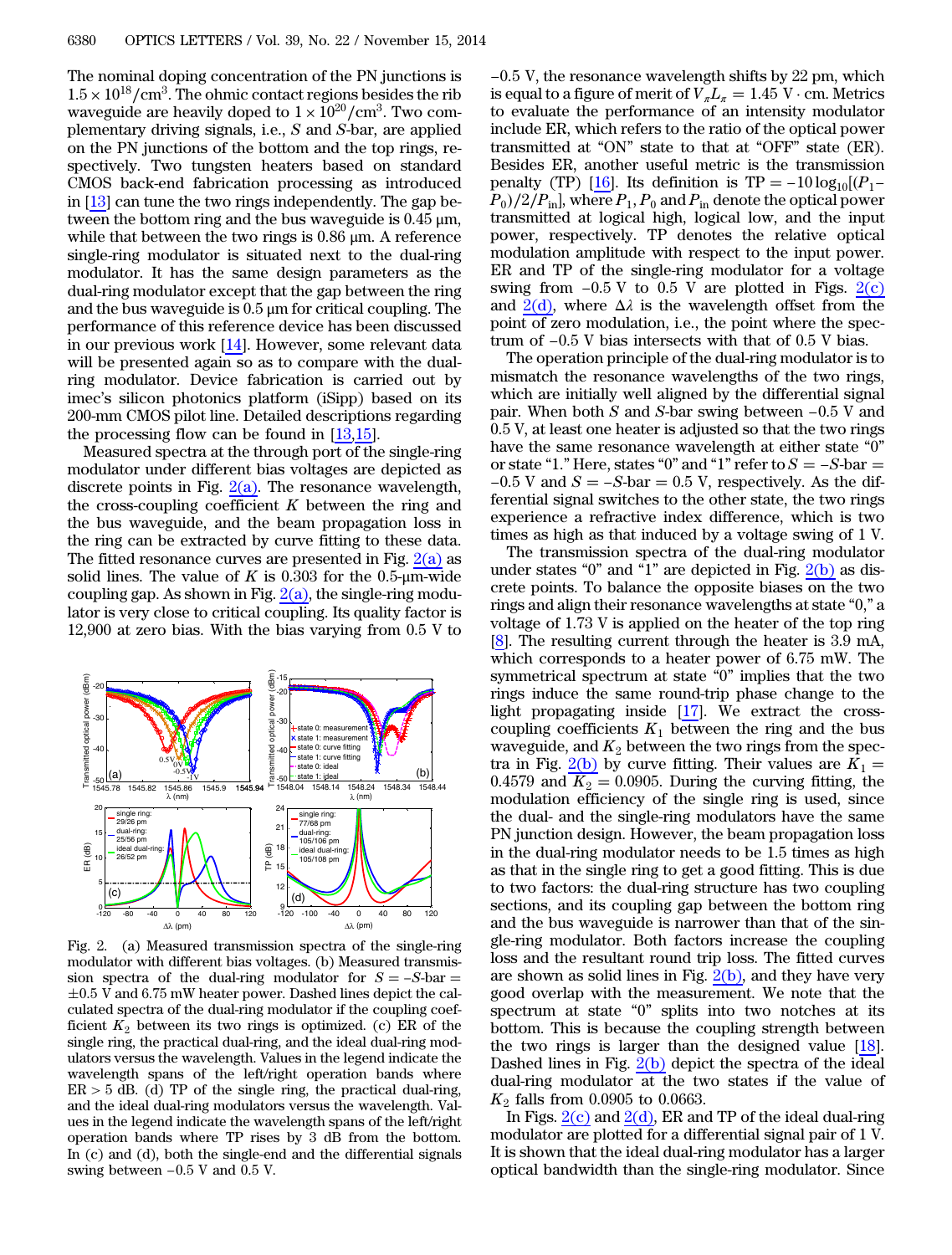there is no explicit definition of the optical bandwidth of ring modulators, we compare both the wavelength band where the ER exceeds 5 dB, and the wavelength band where TP rises by 3 dB from the bottom. Both singleand dual-ring modulators have two operation bands. The spans of the left/right bands where ER>5 dB are 29∕26 pm for the single ring, and 26∕52 pm for the ideal dual-ring. Therefore, the right band of the ideal dual-ring modulator is around twice the width of either bands of the single-ring counterpart. Moreover, the 3-dB bandwidths of TP at the left/right bands are 105∕108 pm and 77∕68 pm for the ideal dual ring and the single ring, respectively.

As aforementioned,  $K_2$  of the practice device is 0.0905 instead of the ideal value of 0.0663 due to the fabrication imperfection. As a consequence, the maximum ER on the right band falls by  $~5$  dB as shown in Fig. [2\(c\)](#page-1-0). However, this nonideal coupling coefficient has little impact on the bandwidth and on TP. For the left/right operation bands of the practical device, the wavelength spans of ER>5 dB are 25∕56 pm, whilst the corresponding 3-dB bandwidths of TP are 105∕106 pm. These values are very close to the ideal case.

The comparison above confirms that the dual-ring modulator driven by a differential signal pair indeed possesses a wider optical bandwidth. However, as can be seen in Fig.  $2(d)$ , this improvement comes with a penalty of ∼1.7 dB in the minimum TP. A wider bandwidth implies that the modulation is less susceptible to any fluctuation of the environmental temperature, and therefore relaxes the design requirement for the thermal stabilization circuit. More importantly, the optical bandwidth, i.e., the cavity linewidth, is associated with the EO modulation bandwidth through the ring dynamics [\[14](#page-3-12)]. A wider optical bandwidth leads to a higher modulation speed, as will be discussed in the following.

The single-ring modulator in Fig.  $2(a)$  used to compare with the dual-ring modulator is close to critical coupling. We note that increasing its cross-coupling coefficient  $K$ could reduce the quality factor, and consequently broaden the 3-dB bandwidth of TP. However, this approach to improve the bandwidth of TP is adverse to the ER since the ring is over-coupled. For example, if the value of K rises from 0.303 in Fig.  $2(a)$  to 0.394, the resultant 3-dB bandwidths of TP at the left/right operation bands increase to 107∕74 pm, which are comparable with those of the dual-ring modulator. Meanwhile the maximum ER at the left/right bands fall to 5.6∕4 dB, which are inferior to those of the dual-ring modulator.

The operation speed of ring modulators is limited by the RC constant of the PN junction as well as the cavity linewidth. Since both rings in the dual-ring modulator are identical to the single-ring modulator, electrically these diode-embedded rings can be represented by the same lumped circuit as shown in Fig.  $3(b)$ , where  $C_0$ ,  $C_1$ ,  $C_2$ ,  $R_1$ , and  $R_2$  represent the pad capacitance, the PN junction capacitance, the buried oxide induced capacitance, and the series resistances of the PN junction and of the substrate, respectively. Figure  $3(a)$  shows the S11 measurement and fitting versus frequency. The values of  $C_0$ ,  $C_1$ ,  $C_2$ ,  $R_1$ , and  $R_2$  resulting from the fitting to the measured data are 20 fF, 170 fF, 400 fF, 75  $Ω$ , and

<span id="page-2-0"></span>

Fig. 3. (a) S11 parameter of the single-ring modulator with 0 V bias. (b) The equivalent circuit used to describe the single-ring modulator.

1500 Ω, respectively. Taking the 50-Ω internal impedance of the measurement system into account, the AC voltage on  $C_1$ , which is responsible for EO modulation, has a 3-dB bandwidth of  $f_{\text{RC}} = 7$  GHz. This limitation is equal for both single and dual ring.

We have established an analytic model that can calculate the small-signal frequency response of the single-ring modulator from its equivalent circuit and the static transmission spectra [\[14](#page-3-12)]. Here we extend this model so that it is applicable to the dual-ring modulator. Based on the spectra of Fig.  $2$  and the circuit of Fig.  $3(b)$ , we use the model to calculate  $|S21|^2$  of the single-ring modulator, the dual-ring modulator driven by a single-end signal on its bottom ring (the scheme proposed in [[10\]](#page-3-8)), and by a differential signal pair on both rings. The results are presented as dashed lines in Fig.  $4(a)$ . Our experimental setup only allows us to feed a single-end sinusoid RF signal to the devices. Therefore, only  $|S21|^2$  of the single-ring and the dual-ring modulators with the single-end signal are measured. Black solid lines in Fig.  $4(a)$  present the measurement result. The good agreement between the measurement and the theoretical calculation proves the validity of the model. In Fig. [4\(b\),](#page-2-1) we model the frequency response of the dual-ring modulator as its PN junction capacitance  $C_1$  decreases from 170 to 70 fF while other parameters remain the same as in Fig.  $4(a)$ .

In Fig.  $\frac{4(b)}{2}$ , the strength of  $|S21|^2$  is enhanced significantly at high frequency by using a differential signal to drive the dual ring. As a result, the 3-dB modulation bandwidth of this scheme is 13 GHz higher than that of the single ring, i.e., from 9.2 GHz for the single ring

<span id="page-2-1"></span>

Fig. 4. (a) Measurement and modeling result of  $|S21|^2$  of the single- and the dual-ring modulators. The green, blue, and red dashed curves are modeled  $|S21|^2$  of the single-ring modulator, the dual-ring modulator driven by a single-end signal, and driven by a differential signal pair, respectively. The two black solid curves display the corresponding measurement result. (b) modeling result of  $|S21|^2$  with a reduced PN junction capacitance of  $C_1 = 70$  fF. The green, blue, and red solid curves correspond to the single-ring modulator, the dual-ring modulator driven by a single-end signal, and driven by a differential signal pair, respectively.